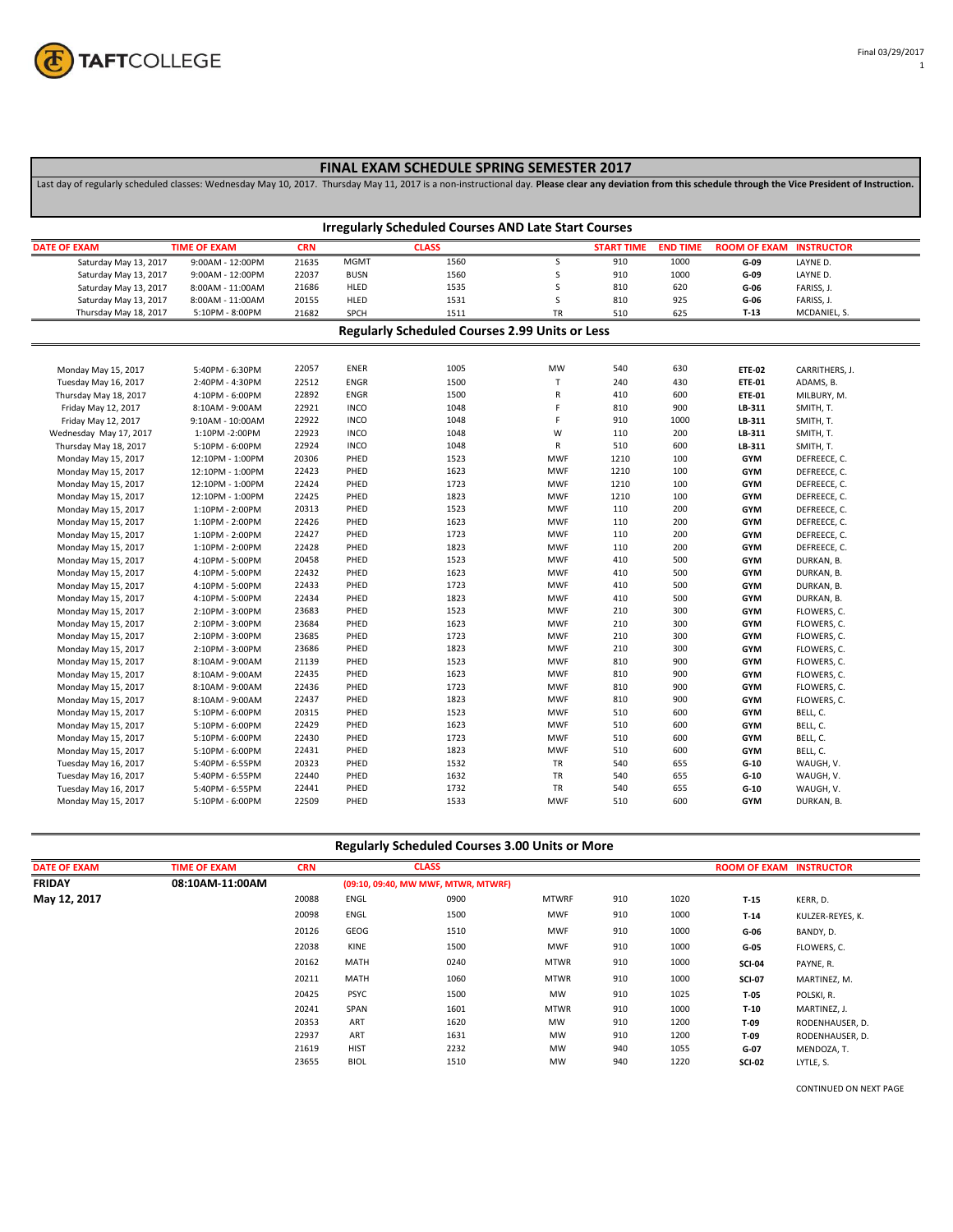

|               |                                                                                                                                                                                                             |       |                          | FINAL EXAM SCHEDULE SPRING SEMESTER 2017 |             |     |      |               |                                       |
|---------------|-------------------------------------------------------------------------------------------------------------------------------------------------------------------------------------------------------------|-------|--------------------------|------------------------------------------|-------------|-----|------|---------------|---------------------------------------|
|               | Last day of regularly scheduled classes: Wednesday May 10, 2017. Thursday May 11, 2017 is a non-instructional day. Please clear any deviation from this schedule through the Vice President of Instruction. |       |                          |                                          |             |     |      |               |                                       |
|               |                                                                                                                                                                                                             |       |                          |                                          |             |     |      |               |                                       |
|               | 11:10AM-2:00PM                                                                                                                                                                                              |       | (01:10 M, MW, MWF, MTWR) |                                          |             |     |      |               |                                       |
|               |                                                                                                                                                                                                             | 22887 | <b>BIOL</b>              | 1510                                     | MW          | 110 | 350  | <b>SCI-02</b> | GOLLING, G.                           |
|               |                                                                                                                                                                                                             | 20014 | <b>BIOL</b>              | 2250                                     | MW          | 110 | 530  | <b>SCI-03</b> | JARRAHIAN, A.                         |
|               |                                                                                                                                                                                                             | 23654 | <b>BIOL</b>              | 2203                                     | MW          | 110 | 410  | <b>STEM</b>   | BERRY, W.                             |
|               |                                                                                                                                                                                                             | 20043 | CHEM                     | 2212                                     | MW          | 110 | 525  | <b>SCI-01</b> | MAYFIELD, M.                          |
|               |                                                                                                                                                                                                             | 20097 | ENGL                     | 1000                                     | <b>MWF</b>  | 110 | 200  | $T-14$        | GRIMES, J.                            |
|               |                                                                                                                                                                                                             | 21404 | <b>GEOL</b>              | 1500                                     | MW          | 110 | 225  | G-08          | MAY, J.                               |
|               |                                                                                                                                                                                                             | 20199 | <b>JRNL</b>              | 1605                                     | M           | 110 | 400  | G-09          | GRAUPMAN, G.                          |
|               |                                                                                                                                                                                                             | 21133 | <b>JRNL</b>              | 1610                                     | М           | 110 | 400  | G-09          | GRAUPMAN, G.                          |
|               |                                                                                                                                                                                                             | 21673 | <b>JRNL</b>              | 2105                                     | M           | 110 | 200  | G-09          | GRAUPMAN, G.                          |
|               |                                                                                                                                                                                                             | 20420 | <b>JRNL</b>              | 2110                                     | М           | 110 | 200  | G-09          | GRAUPMAN, G.                          |
|               |                                                                                                                                                                                                             | 20215 | MATH                     | 1060                                     | <b>MTWR</b> | 110 | 200  | $T-10$        | MITCHELL, D.                          |
|               |                                                                                                                                                                                                             | 21670 | PHYS                     | 2222                                     | MW          | 110 | 350  | <b>SCI-04</b> | REYNOLDS, D.                          |
|               |                                                                                                                                                                                                             | 20278 | POSC                     | 1501                                     | MW          | 110 | 225  | $G-05$        | JILES, M.                             |
|               |                                                                                                                                                                                                             |       |                          |                                          |             |     |      |               |                                       |
|               | 02:10PM-05:00PM                                                                                                                                                                                             |       |                          | (02:10 MW, MTWR, W)                      |             |     |      |               |                                       |
|               |                                                                                                                                                                                                             | 20134 | <b>HIST</b>              | 2231                                     | MW          | 210 | 325  | $G-07$        | MENDOZA, T.                           |
|               |                                                                                                                                                                                                             | 22468 | <b>HUM</b>               | 2010                                     | MW          | 210 | 325  | CL-730        | DYER, G.                              |
|               |                                                                                                                                                                                                             | 23656 | MATH                     | 1530                                     | <b>MTWR</b> | 210 | 300  | <b>SCI-07</b> | REYNOLDS, J.                          |
|               |                                                                                                                                                                                                             | 23681 | <b>PSYC</b>              | 2205                                     | MW          | 210 | 400  | G-03          | EVELAND, S.                           |
|               |                                                                                                                                                                                                             | 20286 | PHIL                     | 1520                                     | MW          | 210 | 325  | $T-14$        | EIGENAUER, J.                         |
|               |                                                                                                                                                                                                             |       |                          |                                          |             |     |      |               |                                       |
| <b>MONDAY</b> | 08:10AM-11:00AM                                                                                                                                                                                             |       |                          | (08:10 MW, MWF, MTWR)                    |             |     |      |               |                                       |
| May 15, 2017  |                                                                                                                                                                                                             | 20013 | <b>BIOL</b>              | 2250                                     | MW          | 810 | 1230 | <b>SCI-03</b> | BERRY, W.                             |
|               |                                                                                                                                                                                                             | 22895 | <b>BIOL</b>              | 1510                                     | MW          | 810 | 1050 | $G-08$        | JARRAHIAN, A.                         |
|               |                                                                                                                                                                                                             | 22896 | CHEM                     | 2211                                     | MW          | 810 | 1225 | <b>SCI-01</b> | MAYFIELD, M.                          |
|               |                                                                                                                                                                                                             | 20096 | ENGL                     | 1500                                     | <b>MWF</b>  | 810 | 900  | $T-14$        | KULZER-REYES, K.                      |
|               |                                                                                                                                                                                                             | 20187 | MATH                     | 1050                                     | <b>MTWR</b> | 810 | 900  | <b>SCI-06</b> | JONES, D.                             |
|               |                                                                                                                                                                                                             | 20208 | MATH                     | 1060                                     | <b>MTWR</b> | 810 | 900  | <b>SCI-04</b> | PAYNE, R.                             |
|               |                                                                                                                                                                                                             | 20138 | <b>HIST</b>              | 2232                                     | MW          | 810 | 925  | $G-07$        | MENDOZA, T.                           |
|               |                                                                                                                                                                                                             | 20145 | HLED                     | 1510                                     | <b>MWF</b>  | 810 | 900  | G-05          | FERGUSON, B.                          |
|               |                                                                                                                                                                                                             | 20348 | SOC                      | 1510                                     | <b>MWF</b>  | 810 | 900  | G-04          | HANAWALT, A.                          |
|               |                                                                                                                                                                                                             | 20237 | SPCH                     | 1511                                     | <b>MWF</b>  | 810 | 900  | $T-12$        | GRAUPMAN, G.                          |
|               |                                                                                                                                                                                                             | 20086 | ENGL                     | 0800                                     | <b>MWF</b>  | 810 | 1000 | <b>CL-730</b> | CARLSON, K.<br>CONTINUED ON NEXT PAGE |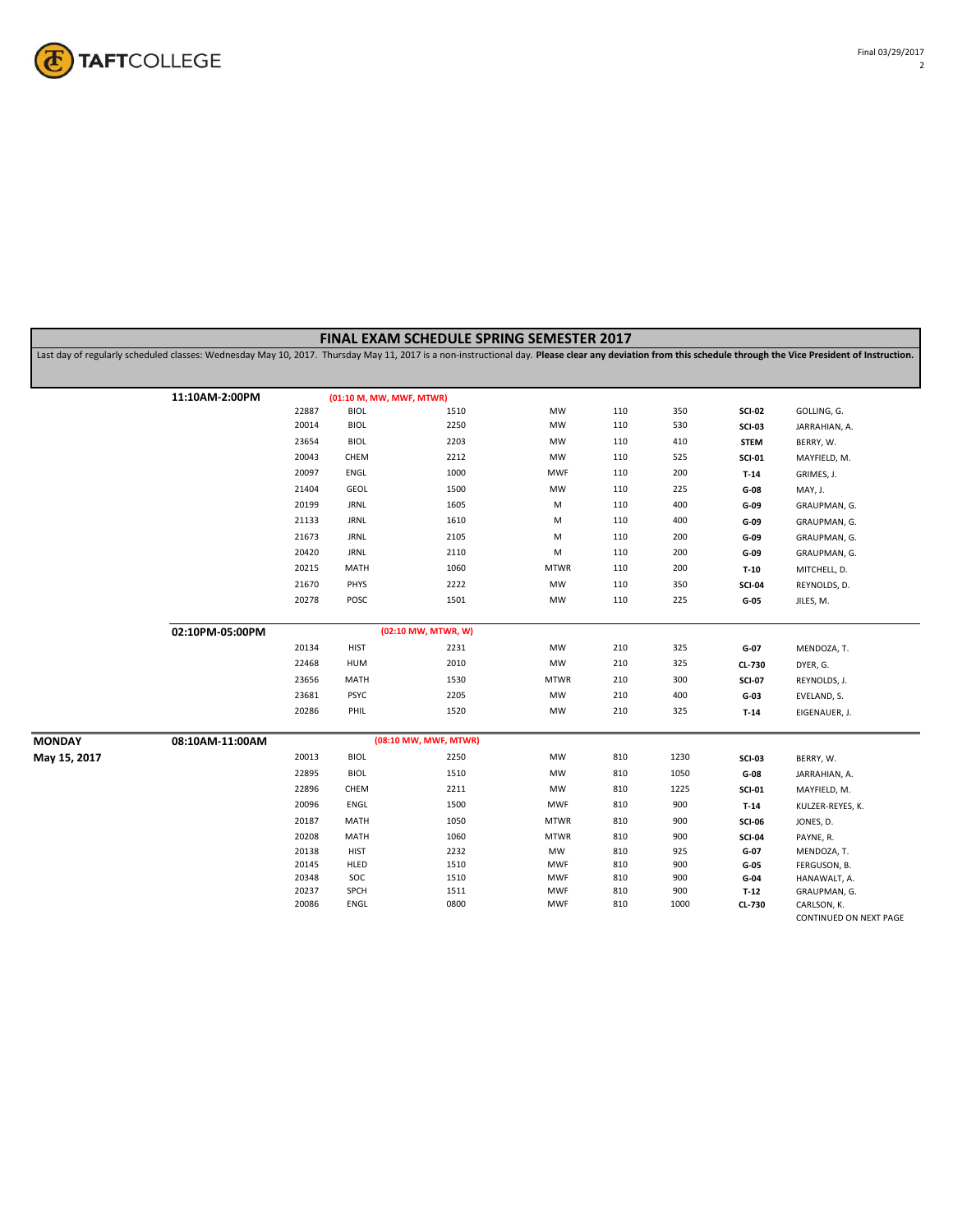

## **FINAL EXAM SCHEDULE SPRING SEMESTER 2017**

Last day of regularly scheduled classes: Wednesday May 10, 2017. Thursday May 11, 2017 is a non-instructional day. **Please clear any deviation from this schedule through the Vice President of Instruction.**

| <b>MONDAY</b>  | 11:10AM-02:00PM                                                  |                |                    | (10:10 MW, MWF, MTWR)          |                           |              |              |                   |                             |  |  |
|----------------|------------------------------------------------------------------|----------------|--------------------|--------------------------------|---------------------------|--------------|--------------|-------------------|-----------------------------|--|--|
|                |                                                                  | 20091          | ENGL               | 1000                           | <b>MWF</b>                | 1010         | 1100         |                   |                             |  |  |
| May 15, 2017   |                                                                  |                | ENGL               | 1600                           | <b>MWF</b>                | 1010         |              | $T-14$            | KERR, D.                    |  |  |
|                |                                                                  | 20109<br>22917 | ADMJ               | 1504                           | MW                        | 1010         | 1100<br>1125 | $T-13$<br>$G-04$  | CHUNG-WEE, C.<br>JILES, M.  |  |  |
|                |                                                                  | 21355          | ECEF               | 1531                           | MW                        | 1010         | 1100         | G-05              | BEASLEY, M.                 |  |  |
|                |                                                                  | 20127          | GEOG               | 1510                           | <b>MWF</b>                | 1010         | 1100         | G-06              | BANDY, D.                   |  |  |
|                |                                                                  | 20146          | HLED               | 1510                           | <b>MWF</b>                | 1010         | 1100         | $T-15$            | MAIOCCO, V.                 |  |  |
|                |                                                                  | 20189          | MATH               | 1050                           | <b>MTWR</b>               | 1010         | 1100         | <b>SCI-07</b>     | MARTINEZ, M.                |  |  |
|                |                                                                  | 20212          | MATH               | 1060                           | <b>MTWR</b>               | 1010         | 1100         | <b>SCI-06</b>     | JONES, D.                   |  |  |
|                |                                                                  |                |                    |                                |                           |              |              |                   |                             |  |  |
|                |                                                                  | 22886<br>20287 | MATH<br>READ       | 1530<br>0905                   | <b>MTWR</b><br><b>MWF</b> | 1010<br>1010 | 1100<br>1100 | <b>SCI-04</b>     | REYNOLDS, J.                |  |  |
|                |                                                                  | 20243          | SPAN               | 1602                           | <b>MTWR</b>               | 1010         | 1100         | CL-730            | CARLSON, K.<br>MARTINEZ, J. |  |  |
|                |                                                                  |                |                    |                                |                           |              |              | $T-10$            |                             |  |  |
|                |                                                                  | 20239          | SPCH               | 1511                           | <b>MWF</b>                | 1010         | 1100         | $T-12$            | GRAUPMAN, G.                |  |  |
|                |                                                                  | 20325          | <b>STAT</b>        | 1510                           | MW                        | 1010         | 1200         | <b>STEM</b>       | JEAN, B.                    |  |  |
|                |                                                                  | 23273          | <b>ENGR</b>        | 1530                           | MW                        | 1010         | 1245         | <b>ETE-01</b>     | BLAKE, P.                   |  |  |
|                | 02:10PM-05:00PM                                                  |                |                    |                                | (MW 03:10, MW 03:40)      |              |              |                   |                             |  |  |
|                |                                                                  | 22069          | PHIL               | 1520                           | MW                        | 340          | 455          | $T-14$            | EIGENAUER, J.               |  |  |
|                |                                                                  | 22500          | ADMJ               | 1507                           | MW                        | 310          | 425          | $G-05$            | JILES, M.                   |  |  |
|                |                                                                  | 21359          | ECEF               | 1571                           | MW                        | 310          | 400          | G-06              | BEASLEY, M.                 |  |  |
|                |                                                                  | 20107          | ENGL               | 1000                           | MW                        | 310          | 425          | T-05              | KERR, D.                    |  |  |
|                |                                                                  | 22465          | MATH               | 2100                           | <b>MW</b>                 | 340          | 530          | <b>SCI-06</b>     | MITCHELL, D.                |  |  |
|                | 06:10PM-09:00PM<br>(M 06:10 M 06:40, MW 6:10, MW 6:40, MW 05:40) |                |                    |                                |                           |              |              |                   |                             |  |  |
|                |                                                                  | 22888          | <b>BIOL</b>        | 1510                           | MW                        | 640          | 920          | <b>SCI-02</b>     | ASHMORE, A.                 |  |  |
|                |                                                                  | 20025          | <b>BSAD</b>        | 2221                           | MW                        | 640          | 830          | G-09              | LAYNE, D.                   |  |  |
|                |                                                                  | 22897          | ENER               | 1515                           | MW                        | 640          | 755          | <b>ETE-02</b>     | CARRITHERS, J.              |  |  |
|                |                                                                  | 20218          | MATH               | 1060                           | MW                        | 640          | 830          | <b>SCI-07</b>     | TAYLOR, D.                  |  |  |
|                |                                                                  | 22947          | ENGL               | 1000                           |                           | 640          | 930          |                   |                             |  |  |
|                |                                                                  |                |                    |                                | M                         |              |              | $T-05$            | CARLSON, K.                 |  |  |
|                |                                                                  | 20148          | HLED               | 1510                           | M                         | 640          | 930          | $T-15$            | FLOWERS, C.                 |  |  |
|                |                                                                  | 22033          | <b>PSYC</b><br>ESL | 2200<br>900                    | <b>MW</b><br>M            | 640<br>610   | 830<br>940   | CL-723            | OJA, M.                     |  |  |
|                |                                                                  | 20124<br>22491 | WELD               | 1040                           | MW                        | 610          | 900          | $T-14$<br>ITEC-01 | SAHAGAN, J.<br>PAYNE, A.    |  |  |
|                |                                                                  |                |                    |                                |                           |              |              |                   |                             |  |  |
| <b>TUESDAY</b> | 08:10AM-11:00AM                                                  |                |                    | (TR 08:10)                     |                           |              |              |                   |                             |  |  |
| May 16, 2017   |                                                                  | 20020          | <b>BIOL</b>        | 2260                           | TR                        | 810          | 1230         | <b>SCI-02</b>     | GOLLING, G.                 |  |  |
|                |                                                                  | 20036          | CHEM               | 1510                           | TR                        | 810          | 1050         | <b>SCI-01</b>     | REYNOLDS, D.                |  |  |
|                |                                                                  | 22891          | <b>BIOL</b>        | 2257                           | TR                        | 810          | 1235         | <b>SCI-03</b>     | BERRY, W.                   |  |  |
|                |                                                                  | 20081          | ECON               | 2120                           | TR                        | 810          | 925          | $G-05$            | BLEDSOE, A.                 |  |  |
|                |                                                                  | 20108          | ENGL               | 1600                           | TR                        | 810          | 950          | $G-03$            | DYER, G.                    |  |  |
|                |                                                                  | 21711          | HLED               | 1510                           | TR                        | 810          | 925          |                   | FERGUSON, B.                |  |  |
|                |                                                                  |                |                    |                                |                           |              |              | G-06              |                             |  |  |
|                |                                                                  | 21102          | MATH               | 2130                           | TR                        | 810          | 1000         | <b>STEM</b>       | REYNOLDS, J.                |  |  |
|                |                                                                  | 21683          | PHOT               | 1510                           | TR                        | 810          | 925          | $T-12$            | GRAUPMAN, G.                |  |  |
|                | 11:10AM-02:00PM                                                  |                |                    | (TR 11:10, TR 12:10, TR 10:40) |                           |              |              |                   |                             |  |  |
|                |                                                                  |                | ENGL               | 1600                           | TR                        | 1110         | 1250         | $G-03$            | DYER, G.                    |  |  |
|                |                                                                  | 20110<br>20037 | CHEM               | 1510                           | TR                        | 1110         | 150          | <b>SCI-01</b>     | MAY, J.                     |  |  |
|                |                                                                  | 22080          | <b>HIST</b>        | 2232                           | TR                        | 1110         | 1225         | $T-13$            | ALTENHOFEL, J.              |  |  |
|                |                                                                  | 20408          | READ               | 1005                           | TR                        | 1110         | 1225         | CL-730            | CARLSON, K.                 |  |  |
|                |                                                                  | 20321          | SPAN               | 2001                           | TR                        | 1110         | 1200         | $T-12$            | MARTINEZ, J.                |  |  |
|                |                                                                  | 20324          | SPAN               | 2002                           | TR                        | 1110         | 1200         | $T-12$            | MARTINEZ, J.                |  |  |
|                |                                                                  | 23653          | PHYS               | 2223                           | TR                        | 1210         | 250          | <b>SCI-04</b>     | REYNOLDS, D.                |  |  |
|                |                                                                  | 20350          | <b>PSYC</b>        | 1500                           | TR                        | 1040         | 1155         | $T-05$            | EVELAND, S.                 |  |  |
|                |                                                                  | 20270          | SOC                | 2110                           | TR                        | 1040         | 1200         | $T-15$            | OJA, M.                     |  |  |
|                |                                                                  |                |                    |                                |                           |              |              |                   |                             |  |  |

CONTINUED ON NEXT PAGE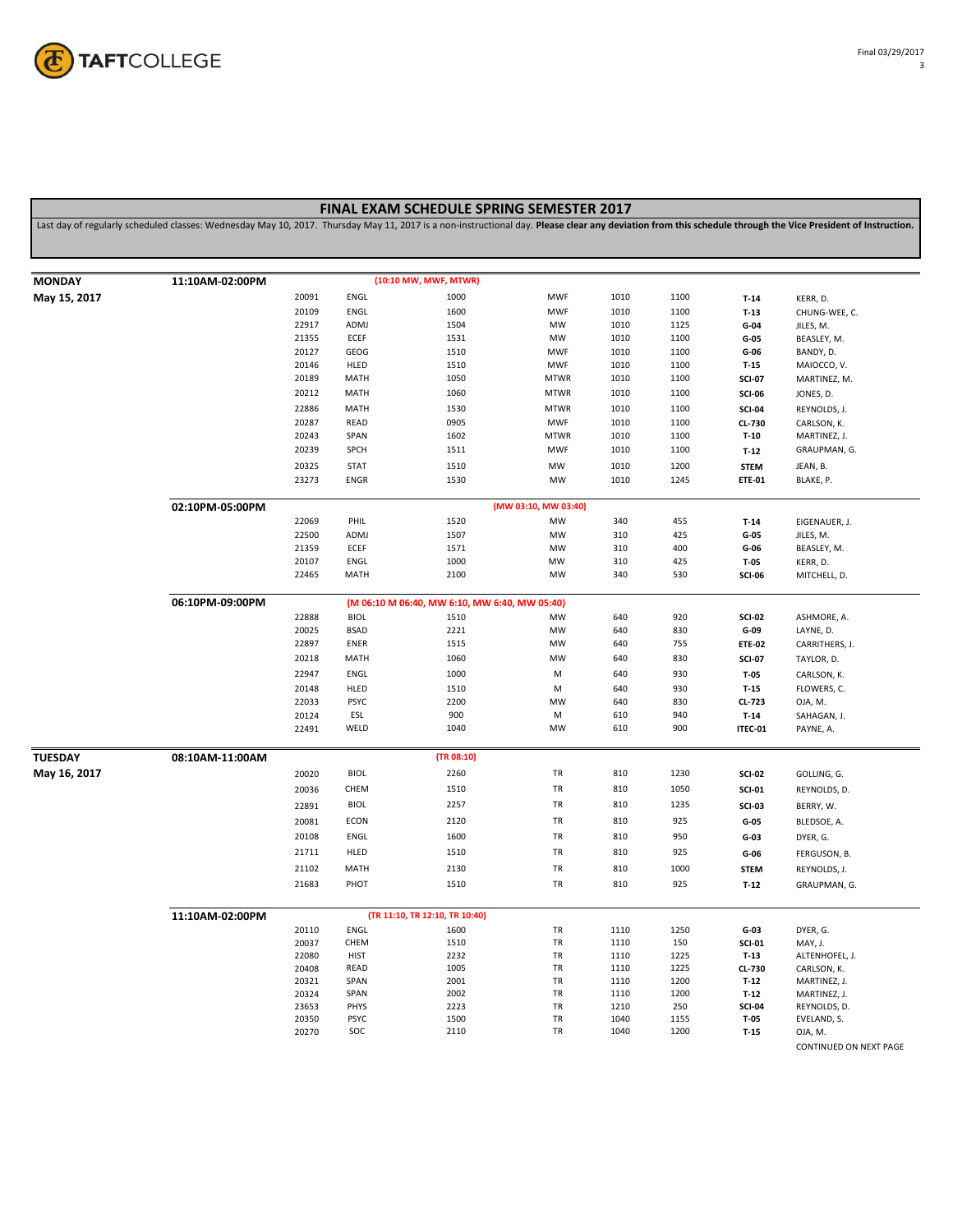

|                                                                                                                                                                                                             |                 |       |             | <b>FINAL EXAM SCHEDULE SPRING SEMESTER 2017</b> |              |      |      |               |                        |  |
|-------------------------------------------------------------------------------------------------------------------------------------------------------------------------------------------------------------|-----------------|-------|-------------|-------------------------------------------------|--------------|------|------|---------------|------------------------|--|
| Last day of regularly scheduled classes: Wednesday May 10, 2017. Thursday May 11, 2017 is a non-instructional day. Please clear any deviation from this schedule through the Vice President of Instruction. |                 |       |             |                                                 |              |      |      |               |                        |  |
|                                                                                                                                                                                                             | 02:10PM-05:00PM |       |             | (TR 01:10, T 02:10)                             |              |      |      |               |                        |  |
| TUESDAY                                                                                                                                                                                                     |                 | 23283 | ART         | 2010                                            | TR           | 110  | 320  | T-09          | RODENHAUSER, D.        |  |
| May 16, 2017                                                                                                                                                                                                |                 | 20355 | ART         | 1640                                            | TR           | 110  | 400  | $T-09$        | RODENHAUSER, D.        |  |
|                                                                                                                                                                                                             |                 | 23663 | ADMJ        | 1501                                            | TR           | 110  | 225  | $G-06$        | JILES, M.              |  |
|                                                                                                                                                                                                             |                 | 22890 | <b>BIOL</b> | 2257                                            | TR           | 110  | 530  | <b>SCI-03</b> | JARRAHIAN, A.          |  |
|                                                                                                                                                                                                             |                 | 20021 | <b>BIOL</b> | 2260                                            | TR           | 110  | 530  | <b>SCI-02</b> | GOLLING, G.            |  |
|                                                                                                                                                                                                             |                 | 21362 | ECEF        | 1601                                            | TR           | 110  | 225  | $G-05$        | ROTH, B.               |  |
|                                                                                                                                                                                                             |                 | 20448 | ENGL        | 1700                                            | TR           | 110  | 225  | $G-03$        | DYER, G.               |  |
|                                                                                                                                                                                                             |                 | 22418 | ENGL        | 1725                                            | TR           | 110  | 225  | $G-03$        | DYER, G.               |  |
|                                                                                                                                                                                                             |                 | 22419 | ENGL        | 1750                                            | TR           | 110  | 225  | $G-03$        | DYER, G.               |  |
|                                                                                                                                                                                                             |                 | 22420 | ENGL        | 1775                                            | TR           | 110  | 225  | $G-03$        | DYER, G.               |  |
|                                                                                                                                                                                                             |                 | 20144 | <b>HIST</b> | 2270                                            | TR           | 110  | 225  | $T-13$        | MENDOZA, T.            |  |
|                                                                                                                                                                                                             |                 | 20229 | MATH        | 2120                                            | TR           | 110  | 300  | <b>SCI-06</b> | GETTY, S.              |  |
|                                                                                                                                                                                                             |                 | 23281 | <b>PSYC</b> | 2200                                            | $\mathsf T$  | 210  | 400  | G-08          | OJA, M.                |  |
|                                                                                                                                                                                                             |                 | 20260 | <b>PSYC</b> | 2200                                            | TR           | 110  | 300  | G-09          | EVELAND, S.            |  |
|                                                                                                                                                                                                             | 06:10PM-09:00PM |       |             | (T 06:10, TR 6:10, T 06:40 TR 05:40, T 05:10)   |              |      |      |               |                        |  |
|                                                                                                                                                                                                             |                 | 22894 | <b>ASTR</b> | 1511                                            | $\mathsf T$  | 510  | 800  | <b>SCI-04</b> | REYNOLDS, D.           |  |
|                                                                                                                                                                                                             |                 | 22914 | ADMJ        | 1502                                            | $\mathsf T$  | 640  | 930  | G-07          | WYMORE, D.             |  |
|                                                                                                                                                                                                             |                 | 21698 | ANTH        | 1512                                            | $\mathsf T$  | 610  | 900  | $T-14$        | DRAUCKER, E.           |  |
|                                                                                                                                                                                                             |                 | 22097 | <b>BUSN</b> | 1500                                            | $\mathsf T$  | 610  | 900  | G-09          | BLEDSOE, A.            |  |
|                                                                                                                                                                                                             |                 | 23270 | CHEM        | 1520                                            | TR           | 610  | 855  | <b>SCI-01</b> | MAYFIELD, M.           |  |
|                                                                                                                                                                                                             |                 | 21680 | <b>DRAM</b> | 1510                                            | $\mathsf T$  | 640  | 930  | $T-12$        | GOLLING, L.            |  |
|                                                                                                                                                                                                             |                 | 22946 | ECEF        | 1590                                            | $\mathsf T$  | 640  | 930  | $G-06$        | ROTH, B.               |  |
|                                                                                                                                                                                                             |                 | 20120 | ENGL        | 1000                                            | $\sf T$      | 640  | 930  | $T-10$        | GRIMES, J.             |  |
|                                                                                                                                                                                                             |                 | 23277 | <b>INTC</b> | 1100                                            | $\mathsf T$  | 540  | 730  | $G-03$        | THORNSBERRY, D.        |  |
|                                                                                                                                                                                                             |                 | 20201 | MATH        | 1050                                            | TR           | 640  | 830  | <b>SCI-07</b> | LEONZO, H.             |  |
|                                                                                                                                                                                                             |                 | 23280 | PSYC        | 2080                                            | $\mathsf{T}$ | 640  | 830  | $T-05$        | OJA, M.                |  |
|                                                                                                                                                                                                             |                 | 23675 | WELD        | 1020                                            | TR           | 610  | 900  | ITEC-1        | BALESTINO, T.          |  |
| WEDNESDAY                                                                                                                                                                                                   | 08:10AM-11:00AM |       |             | (MWF 12:10)                                     |              |      |      |               |                        |  |
| May 17, 2017                                                                                                                                                                                                |                 | 20335 | PHED        | 1649                                            | <b>MWF</b>   | 1210 | 100  | $T-12$        | FERGUSON, B.           |  |
|                                                                                                                                                                                                             | 11:10AM-2:00PM  |       |             | (11:10 MW, MWF, MTWR, MTWRF)                    |              |      |      |               |                        |  |
|                                                                                                                                                                                                             |                 | 21644 | ARTH        | 1520                                            | MW           | 1110 | 1225 | $T-10$        | LINDQUIST, E.          |  |
|                                                                                                                                                                                                             |                 | 21353 | ECEF        | 1501                                            | MW           | 1110 | 1200 | $G-05$        | BEASLEY, M.            |  |
|                                                                                                                                                                                                             |                 | 20099 | ENGL        | 1500                                            | <b>MWF</b>   | 1110 | 1200 | $T-13$        | CHUNG-WEE, C.          |  |
|                                                                                                                                                                                                             |                 | 20147 | HLED        | 1510                                            | <b>MWF</b>   | 1110 | 1200 | $T-15$        | MAIOCCO, V.            |  |
|                                                                                                                                                                                                             |                 | 20191 | MATH        | 1050                                            | <b>MTWR</b>  | 1110 | 1200 | <b>SCI-04</b> | PAYNE, R.              |  |
|                                                                                                                                                                                                             |                 | 22464 | MATH        | 1060                                            | <b>MTWR</b>  | 1110 | 1200 |               |                        |  |
|                                                                                                                                                                                                             |                 |       |             |                                                 |              |      |      | <b>SCI-06</b> | JONES, D.              |  |
|                                                                                                                                                                                                             |                 | 20225 | MATH        | 1540                                            | <b>MTWR</b>  | 1110 | 1200 | <b>SCI-07</b> | MARTINEZ, M.           |  |
|                                                                                                                                                                                                             |                 | 20193 | PHIL        | 1520                                            | MW           | 1110 | 1225 | $T-14$        | EIGENAUER, J.          |  |
|                                                                                                                                                                                                             | 02:10PM-05:00PM |       |             | (W 4:10, MW 4:10, MW 5:10)                      |              |      |      |               |                        |  |
|                                                                                                                                                                                                             |                 | 21354 | ECEF        | 1521                                            | W            | 410  | 600  | $G-07$        | ROTH, B.               |  |
|                                                                                                                                                                                                             |                 | 20035 | <b>BUSN</b> | 2275                                            | MW           | 510  | 625  | G-09          | LAYNE, D.              |  |
|                                                                                                                                                                                                             |                 | 23272 |             |                                                 | MW           |      |      |               |                        |  |
|                                                                                                                                                                                                             |                 |       | ENGR        | 1520                                            |              | 410  | 525  | <b>ETE-01</b> | TURAKHIA, M.           |  |
|                                                                                                                                                                                                             |                 | 22893 | <b>ESCI</b> | 1520                                            | MW           | 540  | 820  | $G-08$        | MAY, J.                |  |
|                                                                                                                                                                                                             |                 |       |             |                                                 |              |      |      |               | CONTINUED ON NEXT PAGE |  |